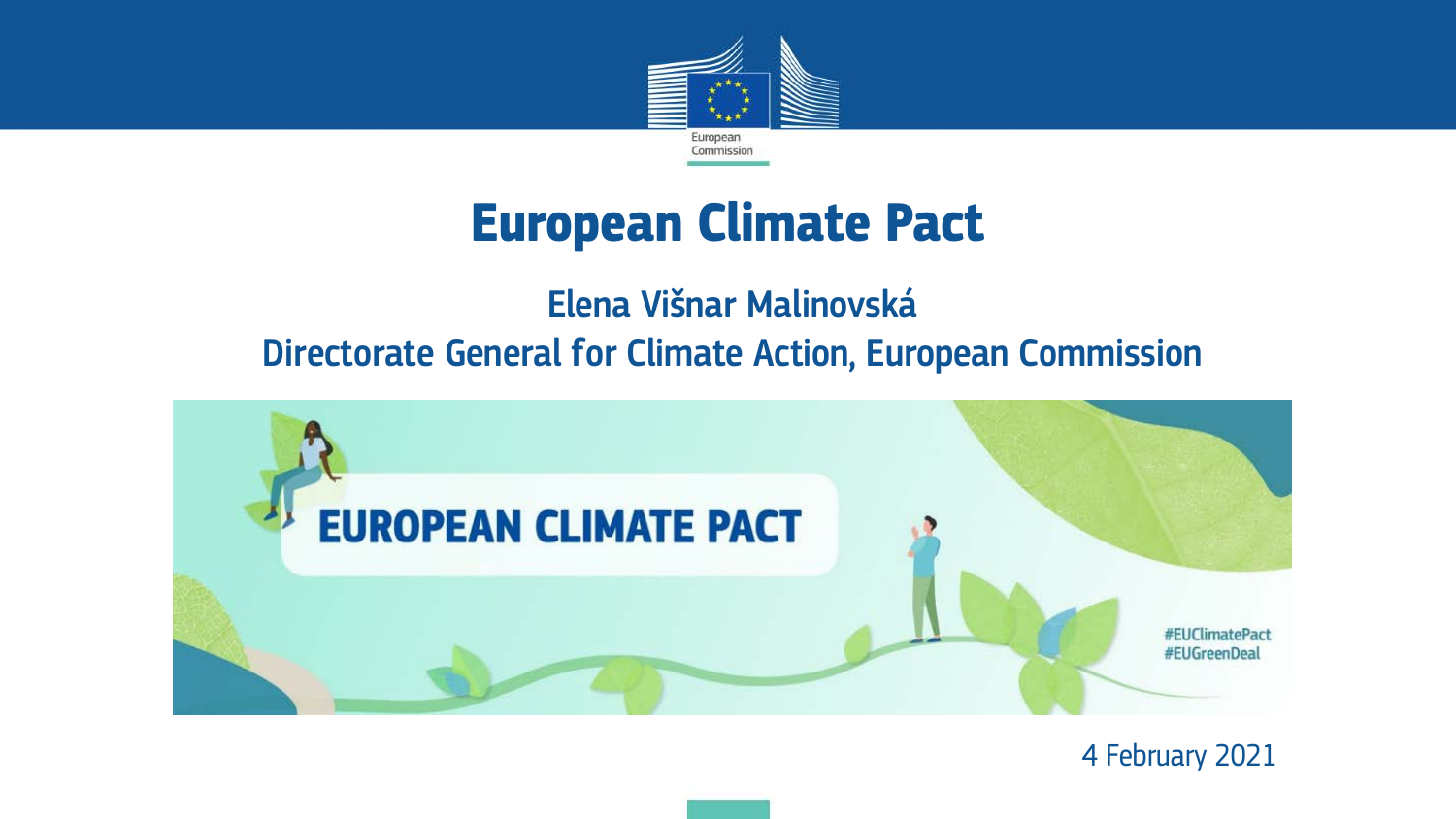

### **How do you see yourself / your family affected by inaction on climate change?**

**Direct personal harm risks**

• e.g. higher intensity & frequency forest fires, flooding

### **Health risks**

• e.g. heatwaves, air pollution, food scarcity, spreading tropical diseases

**Welfare effects** 

• e.g. rising food prices, migration pressures, more pressure on public spending

**Quality of life decrease**

• e.g. loss of landscapes and wildlife habitats, reduced tourism options etc.

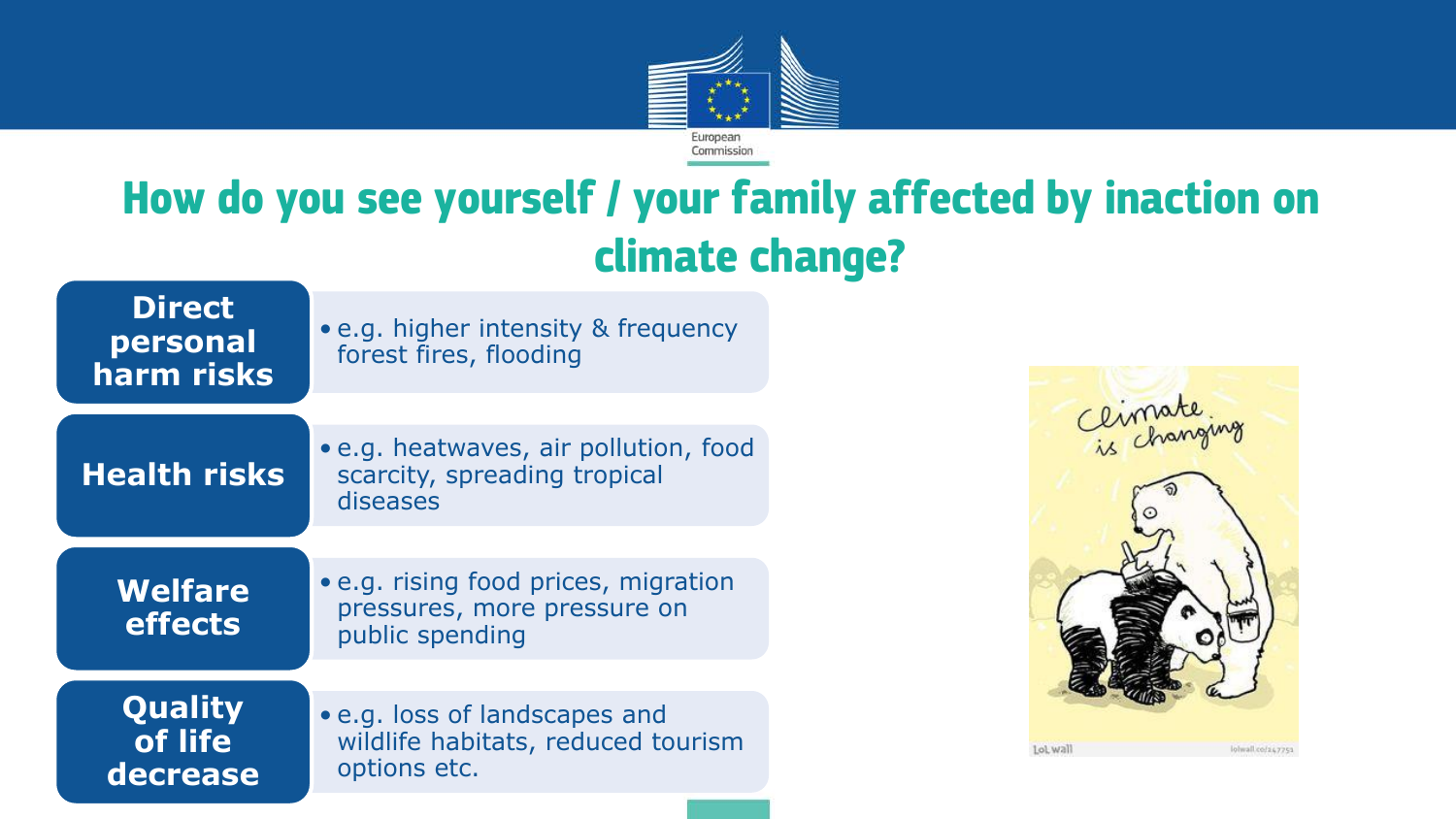

# **What happens if we do not act?**

Without action on climate change the EU will see, already **within the lifetime of our children:** 

#### **Pollution**

**400,000 premature deaths per year** due to air pollution.

**Heat & drought 90,000 annual deaths** due to heatwaves.

**660,000 additional asylum applications** per year in the EU (at 5° temperature increase).

**16% of species at risk of extinction** (at 4.3°C temperature increase).

**Economics €190 billion annual losses** projected for a 3°C increase in global average temperature.

Climate change could lead to a **20% food price rise** in 2050.

#### **Floods**

Globally, number of **people at risk** of being forced from their homes by river flooding could increase to **50 million** a year.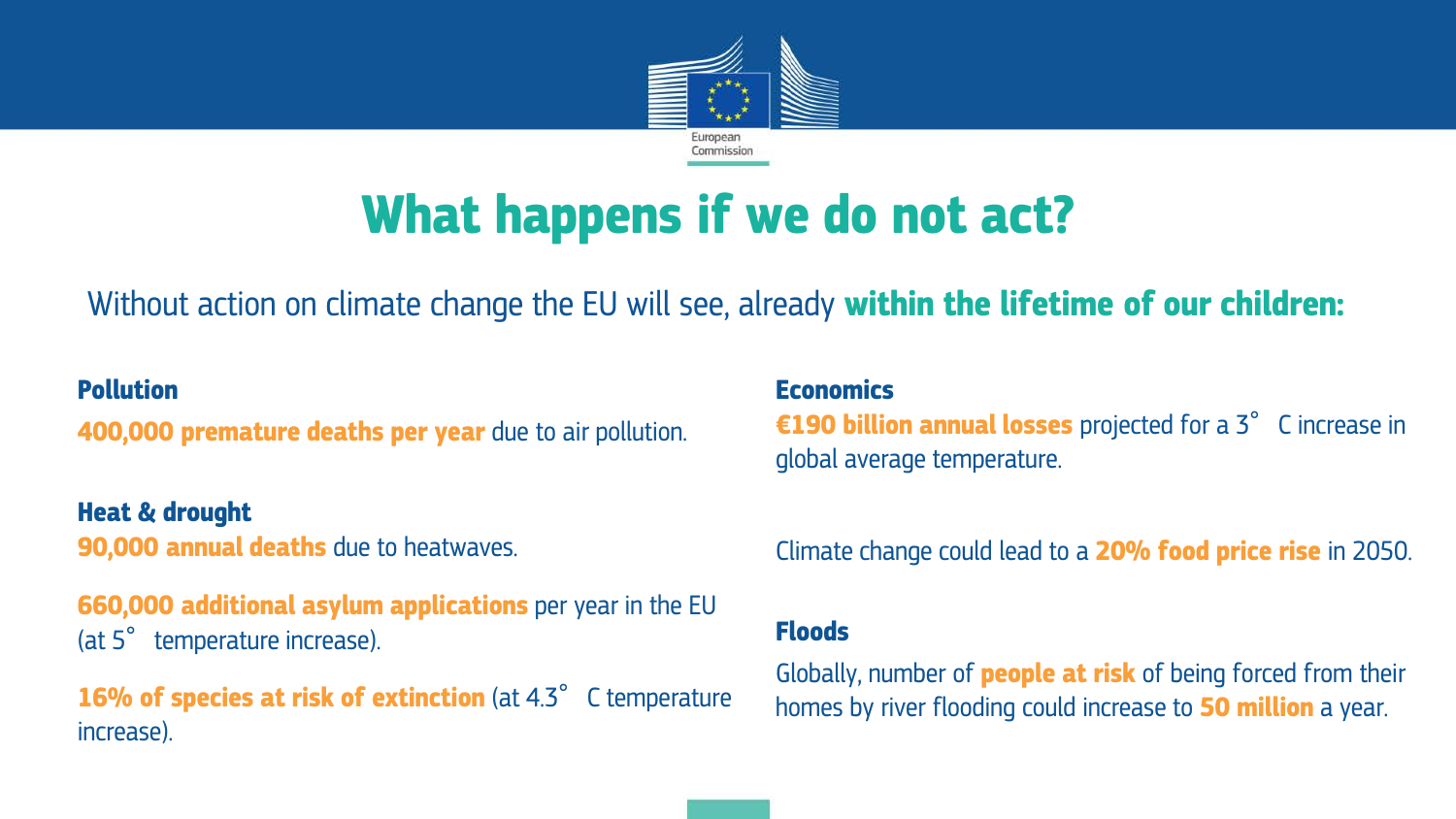



agree that promoting clean technologies outside the EU can benefit the economy.



have taken at least one action to tackle climate change.



agree that reducing fossil fuel imports can increase energy security and benefit the EU economically.



agree more public financial support should be given to the transition to clean energies.



agree that taking action on climate change will lead to **innovation**.



agree that adapting to the impacts of climate change can have positive outcomes for citizens in the EU.

For more information, read the full report and country factsheets here:



ec.europa.eu/clima/citizens/support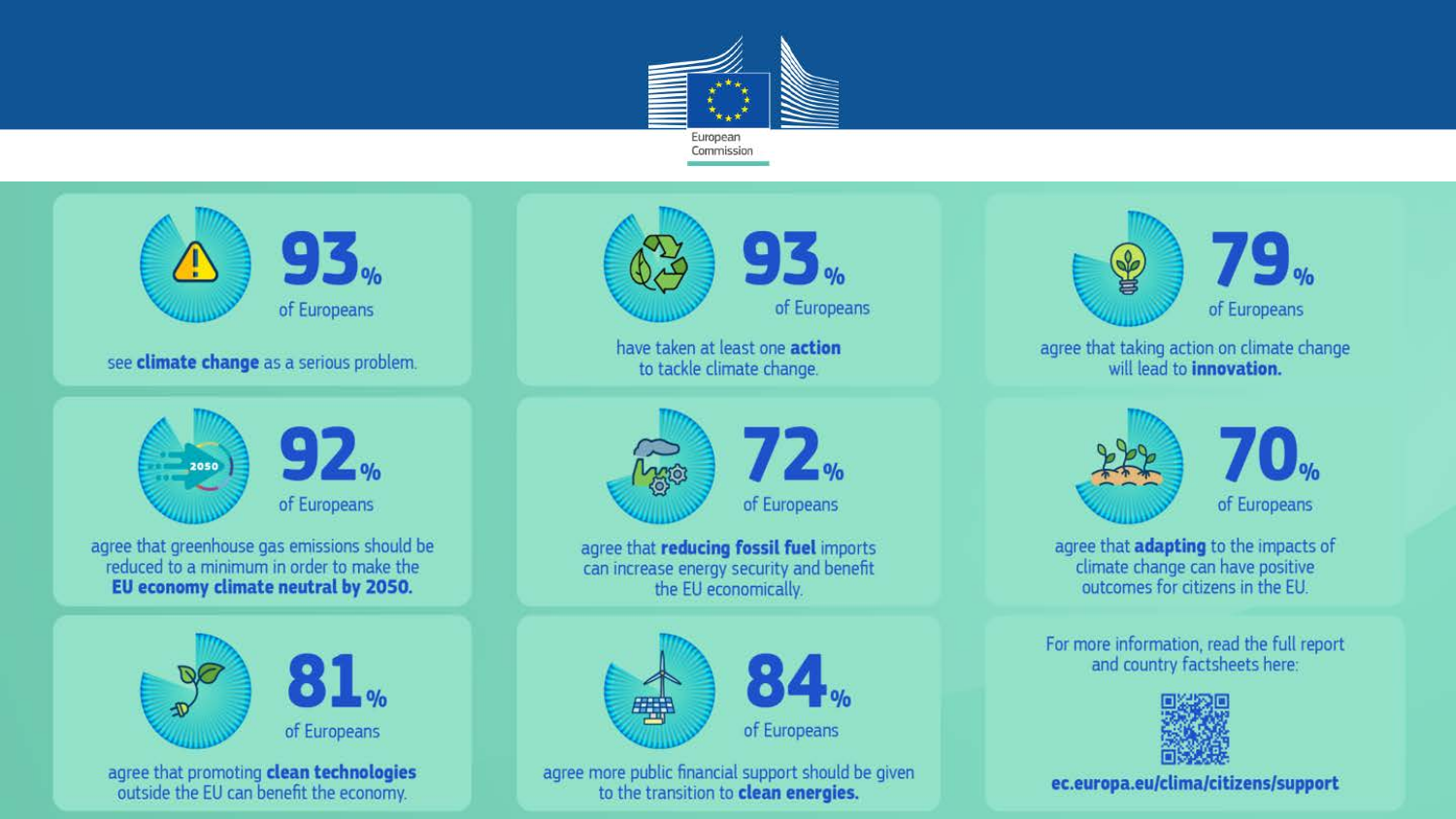

# **European Climate Pact – Awareness & Action** What, why, focus, values, who ?

*"The European Climate Pact will bring together everyone who wants to take action for our planet. With the Pact, we want to help everyone in Europe take action in their everyday lives, and give everyone the opportunity to get involved in the green transition and inspire each other. When it comes to tackling climate change, anyone can take action, and everyone can contribute."* 

EVP Timmermans

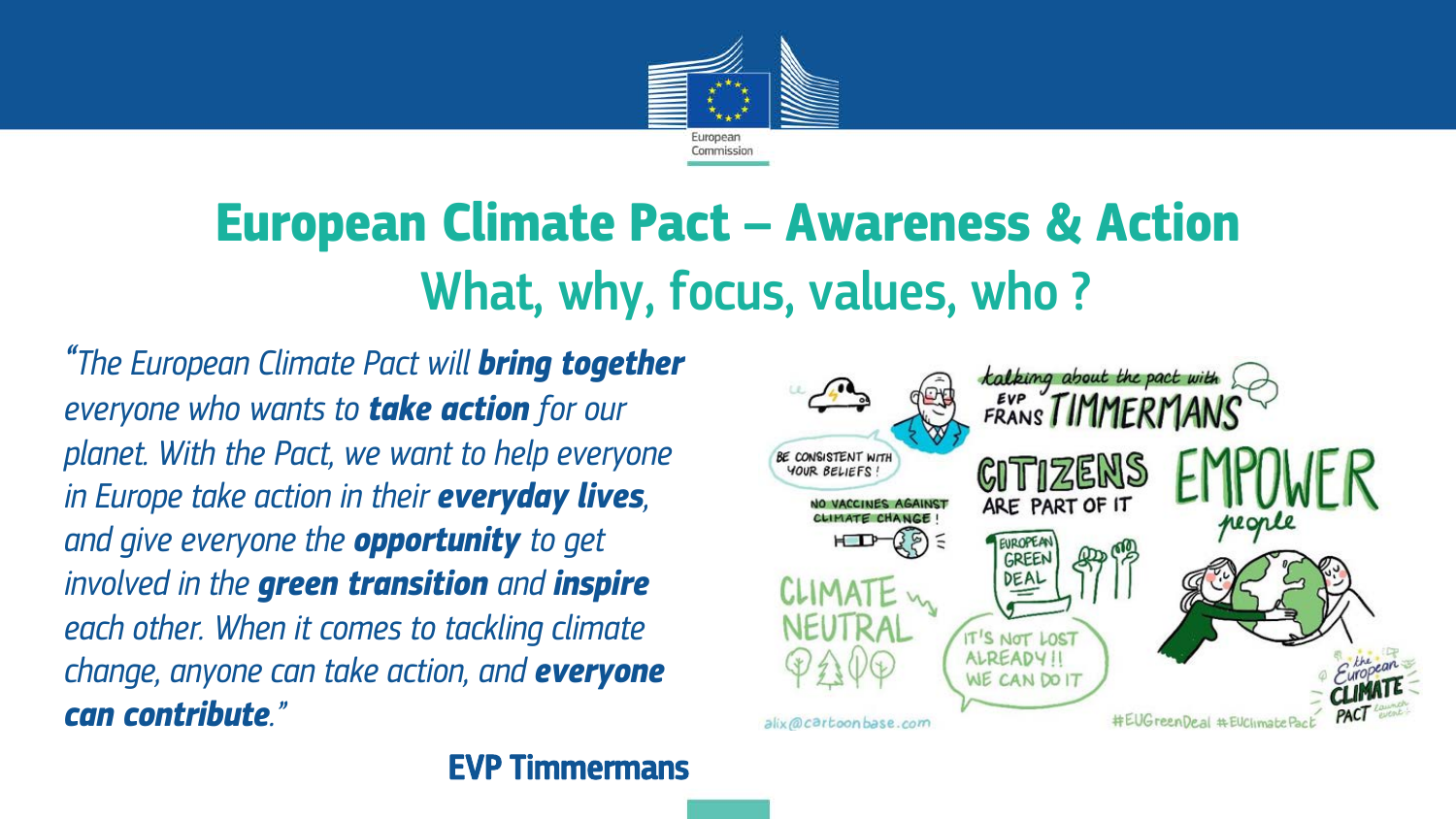

### **What?**

### The Climate Pact is about Awareness & Action. An opportunity for people, communities and organisations to participate in climate action across Europe:

- **Learn** about climate change
- Develop and scale up **solutions**
- **Connect** with others and maximise the impact of these solutions
- Support the **climate movement**

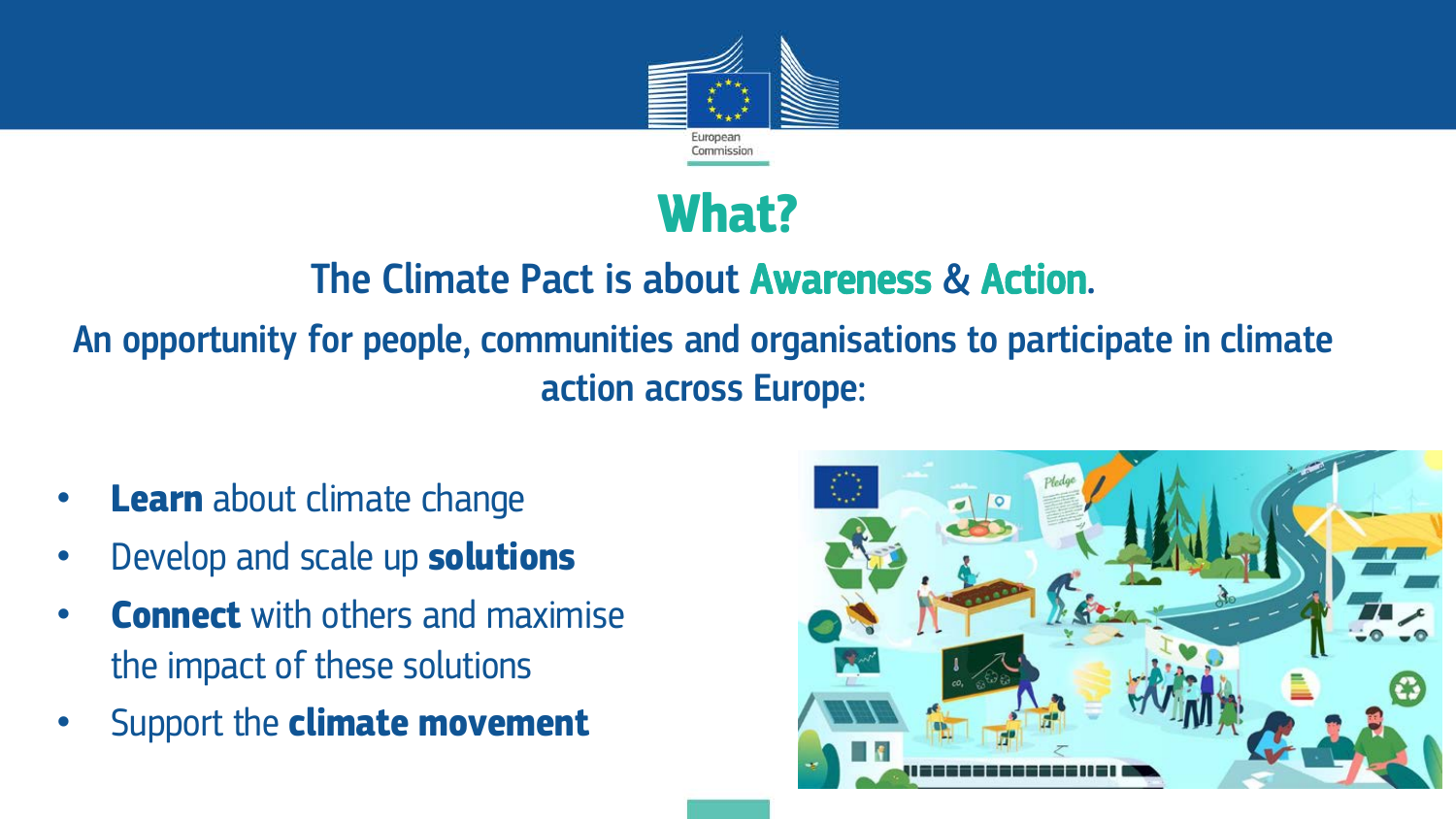

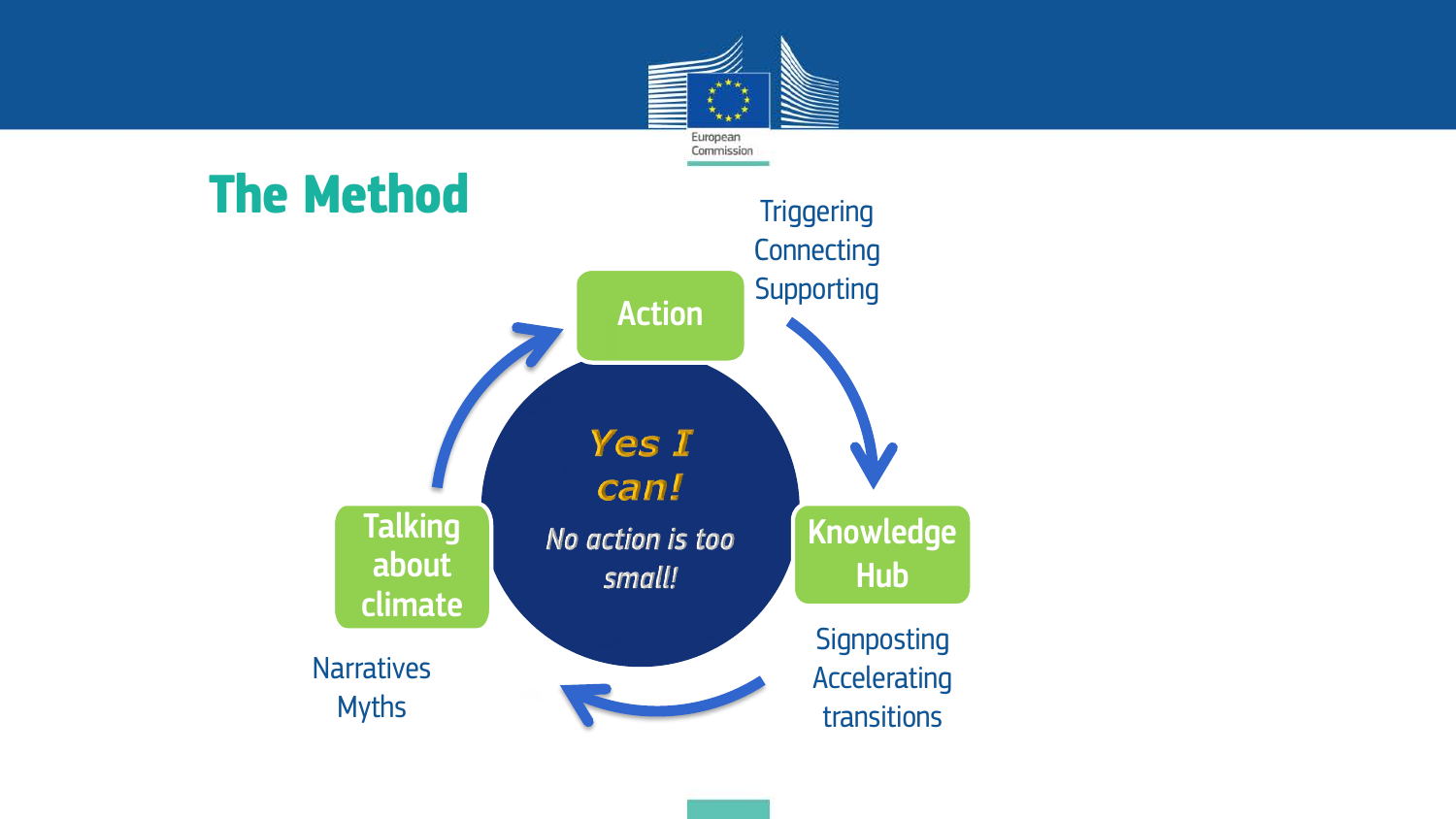

### **Who**

| <b>Public administrations</b><br>regions, cities, local authorities                   | <b>Multipliers</b><br>organisations & networks with existing<br>climate actions                        | Youth<br>dedicated strand   |
|---------------------------------------------------------------------------------------|--------------------------------------------------------------------------------------------------------|-----------------------------|
| <b>Civil society</b><br>local community, grassroots<br>organisations, activists       | <b>Citizens</b><br>consumers, households                                                               | <b>Education</b><br>schools |
| <b>Academia</b><br>scientific, research<br>and innovation organisations<br>& networks | <b>Businesses</b><br>Non and for-profit, social innovators,<br>trade unions, investors, philanthropies | <b>Media</b>                |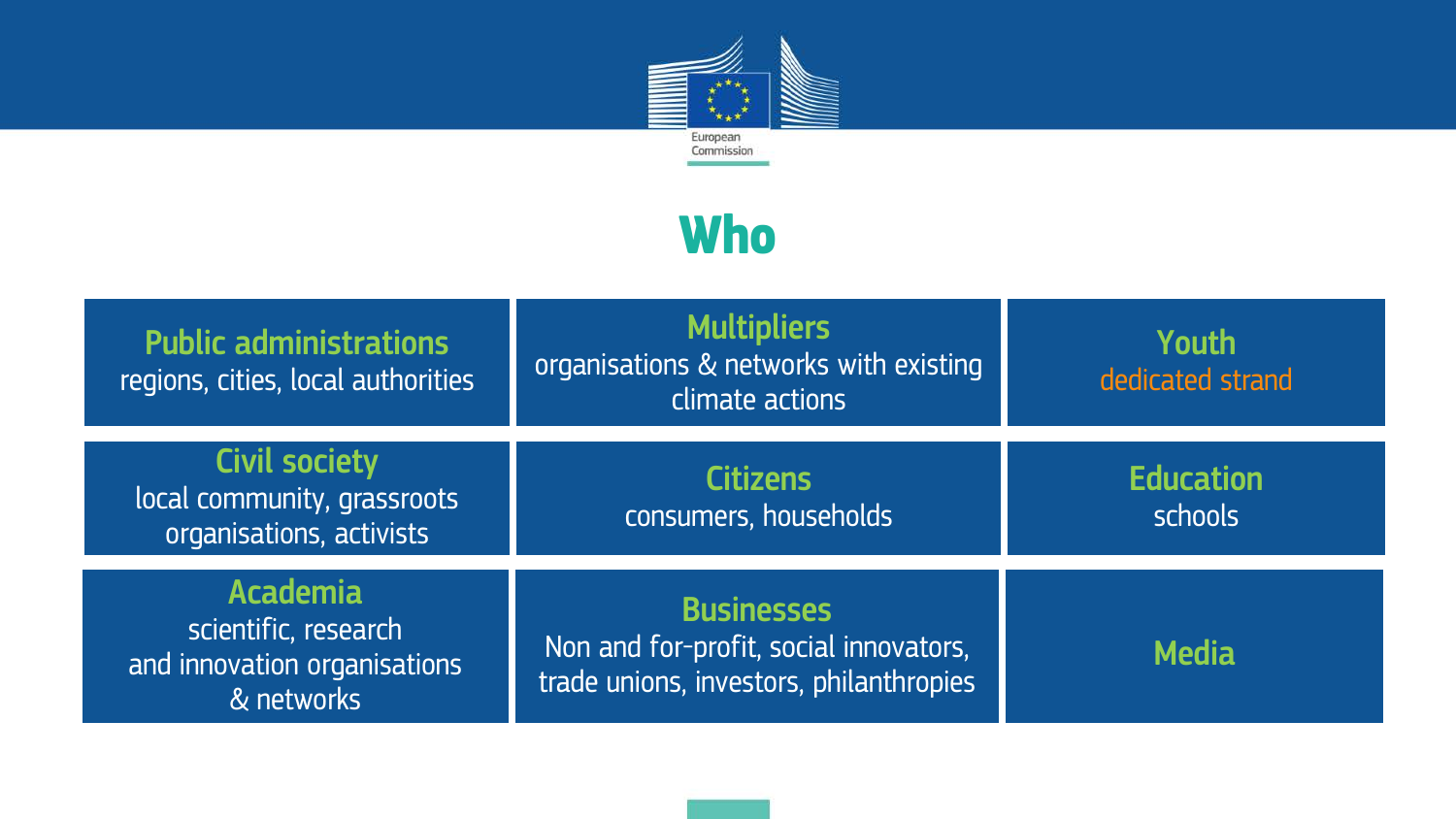

# **European Climate Pact – Awareness**

#### **Information and learning, e.g. Ambassadors**

**Translating scientifically sound information** into options for acting

**Promoting climate science and solutions** as core subjects at schools, intermediate and higher education and for life-long learning

**4. Debunking climate myths** 

**Online and offline** get-togethers and events

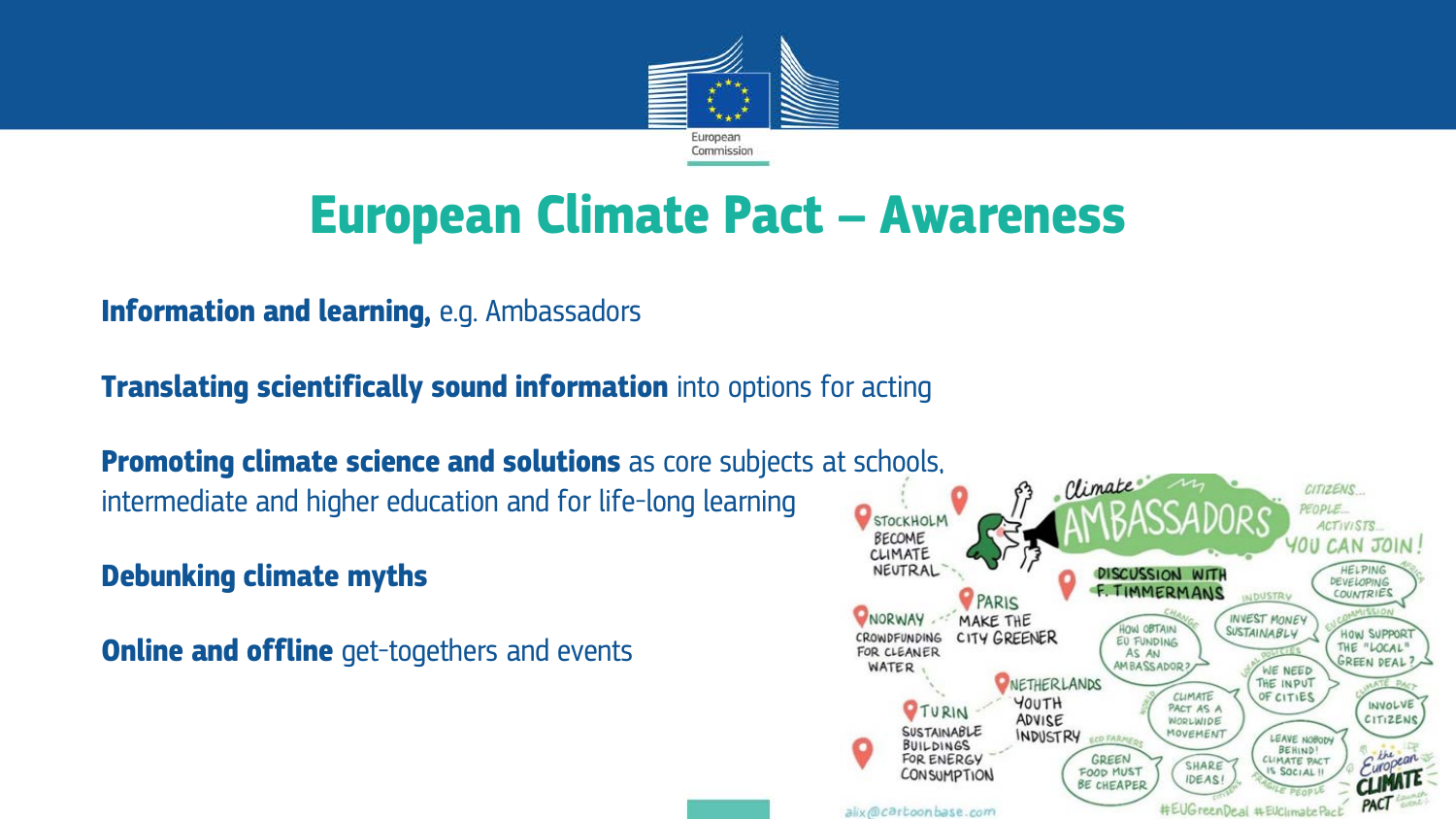

#### **Francesca Dandolo**

France



# **Meet Our Ambassadors**

#### • **Activist, grass-roots initiative**

• 'Green corridors' made by citizens • Regenerating nature

esp. in urban environments





**Olympic**, rower Fishing out trash • Crowdfunding campaign:  $1$  EUR = 1 kg = 600 kg



Norway

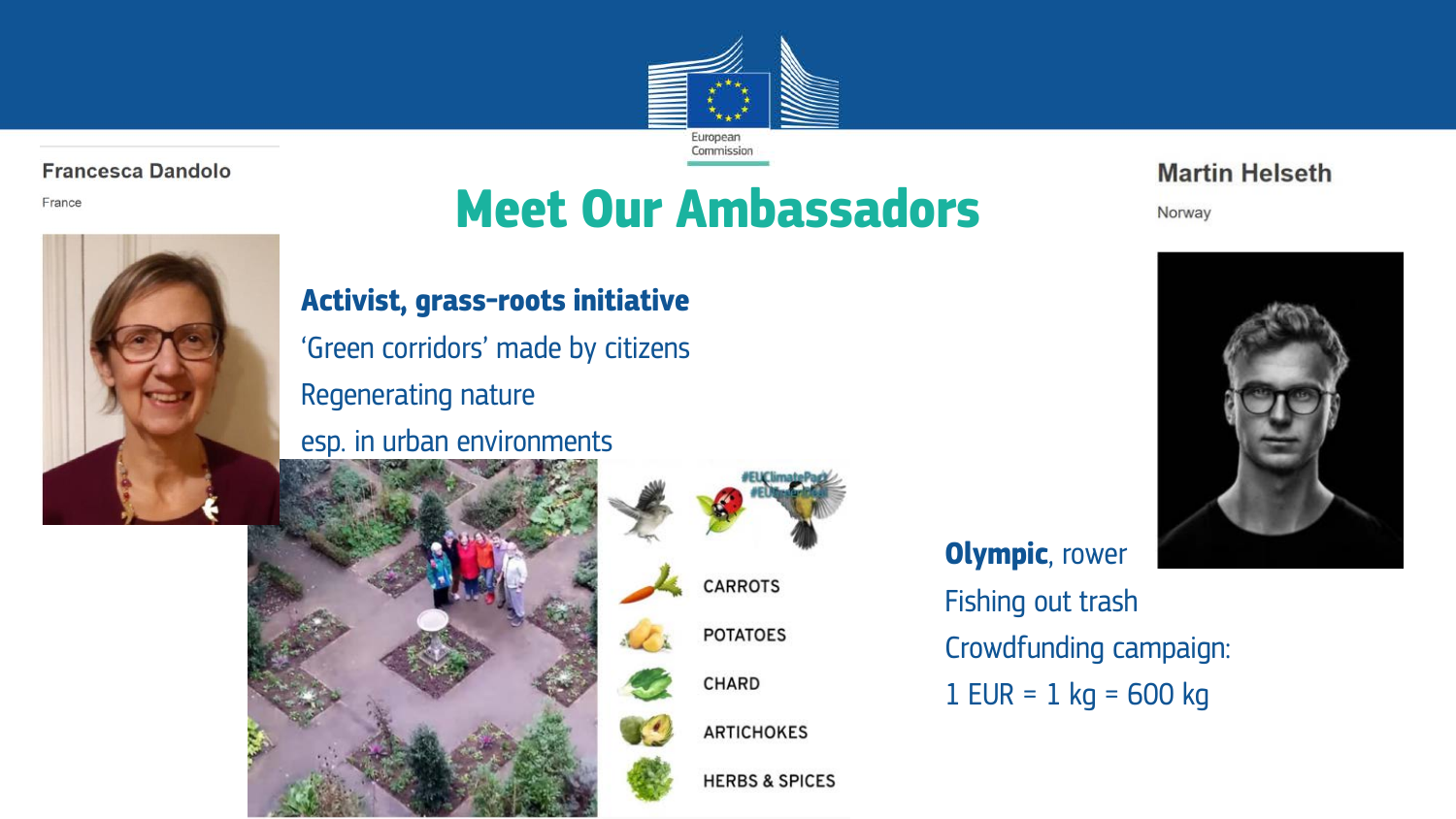

#### **Katarina Luhr**

Sweden





**City of Stockholm, Vice Mayor** Vital role of cities > 70% of emissions Fossil fuel free and climate neutral by 2040 300 companies engaged Sharing knowledge, experience, ambition

#### **Mohamed Ridouani**

Belgium



• **City of Leuven, Mayor** • Connecting people Reducing CO2 emissions • Social just transition • Leuven 2030, participation model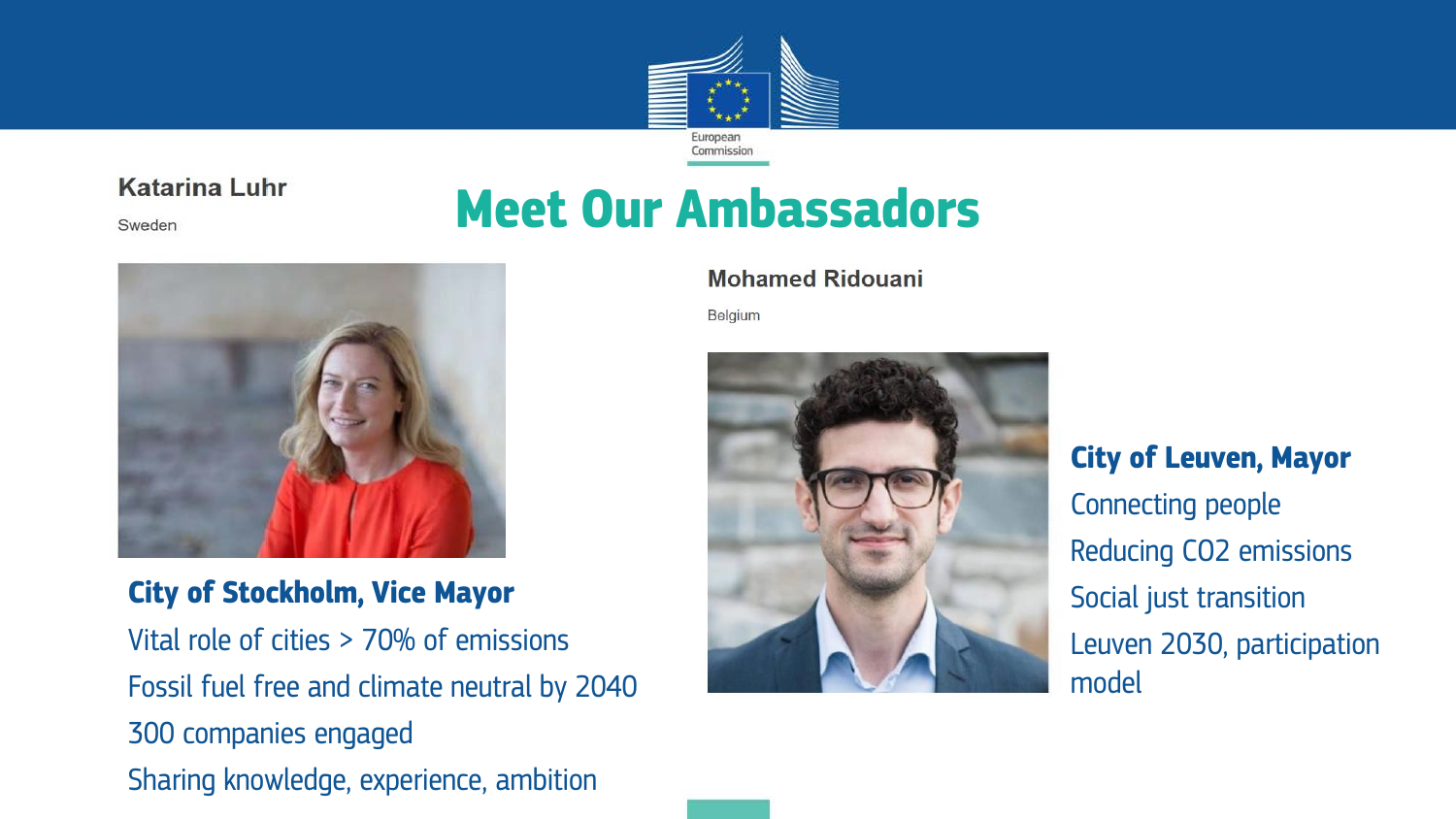

# **European Climate Pact – Action**

**Enabling** democratic, science-based, hands-on, transparent, locally grounded, inclusive and long-lasting action on climate change

**2. Building on and supporting** the multitude of initiatives (Knowledge Hub)

**Overview** of available finance, available structures, helping navigate

**Signposting** to and supporting EU action & beyond

**5. Pledges** – individual and by organisations

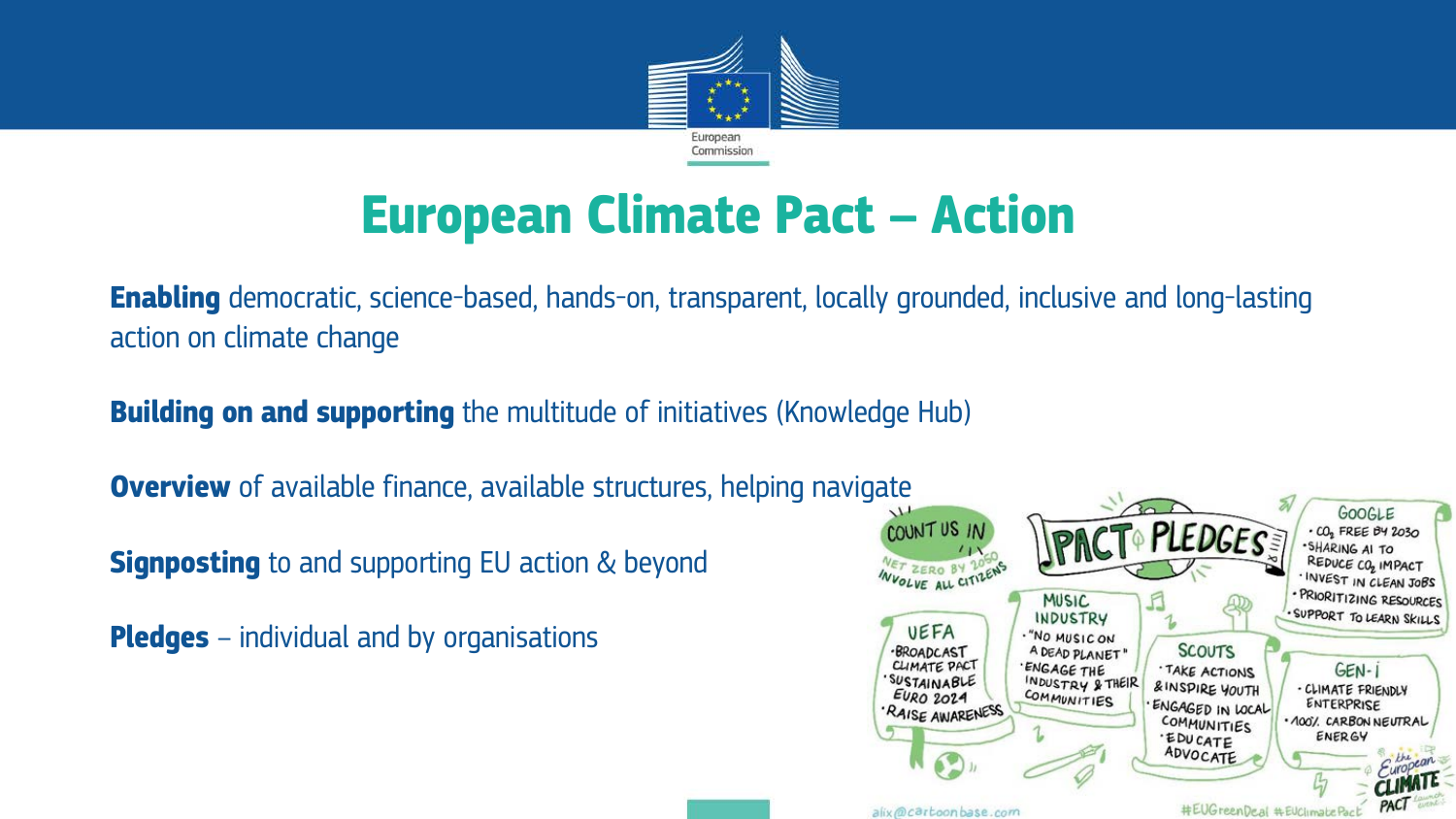



### **MAKING CHANGES THAT MATTER**

Selected in collaboration with the UNEP, these 16 steps are the most effective way to reduce your carbon pollution and persuade others to do the same.



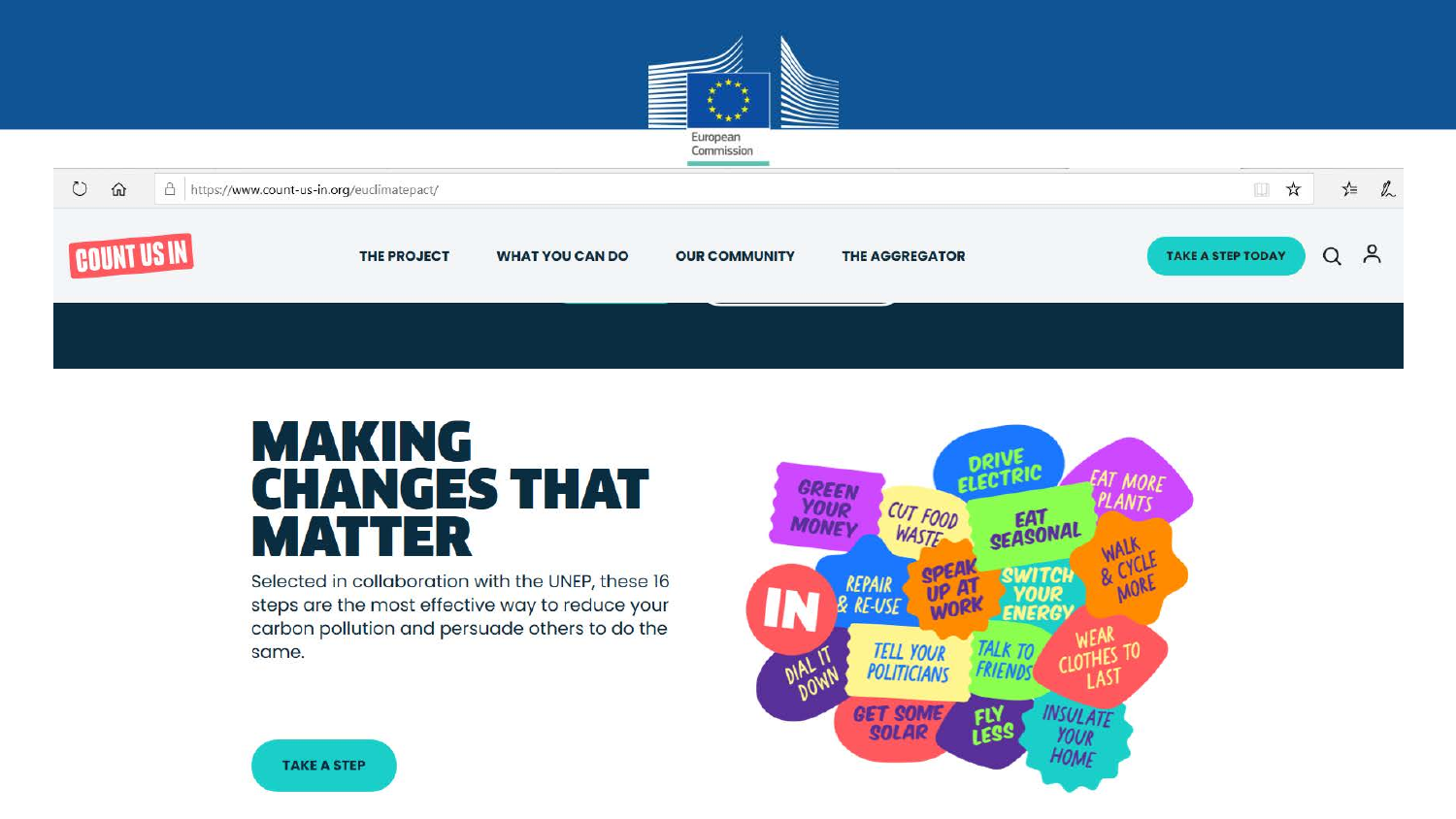

### **Cities**

- Cities produce pollution, have ecological footprint
- Municipalities in economic transition regions have an additional responsibility and… opportunity
- Many cities are already drivers of green transitions:
	- in the 'green' focus areas (mobility, buildings, green jobs and areas, etc.)
	- e.g. green mobility: clean public transport, (e)bike/car sharing, carfree day, free parking and priority lanes for electric vehicles, etc.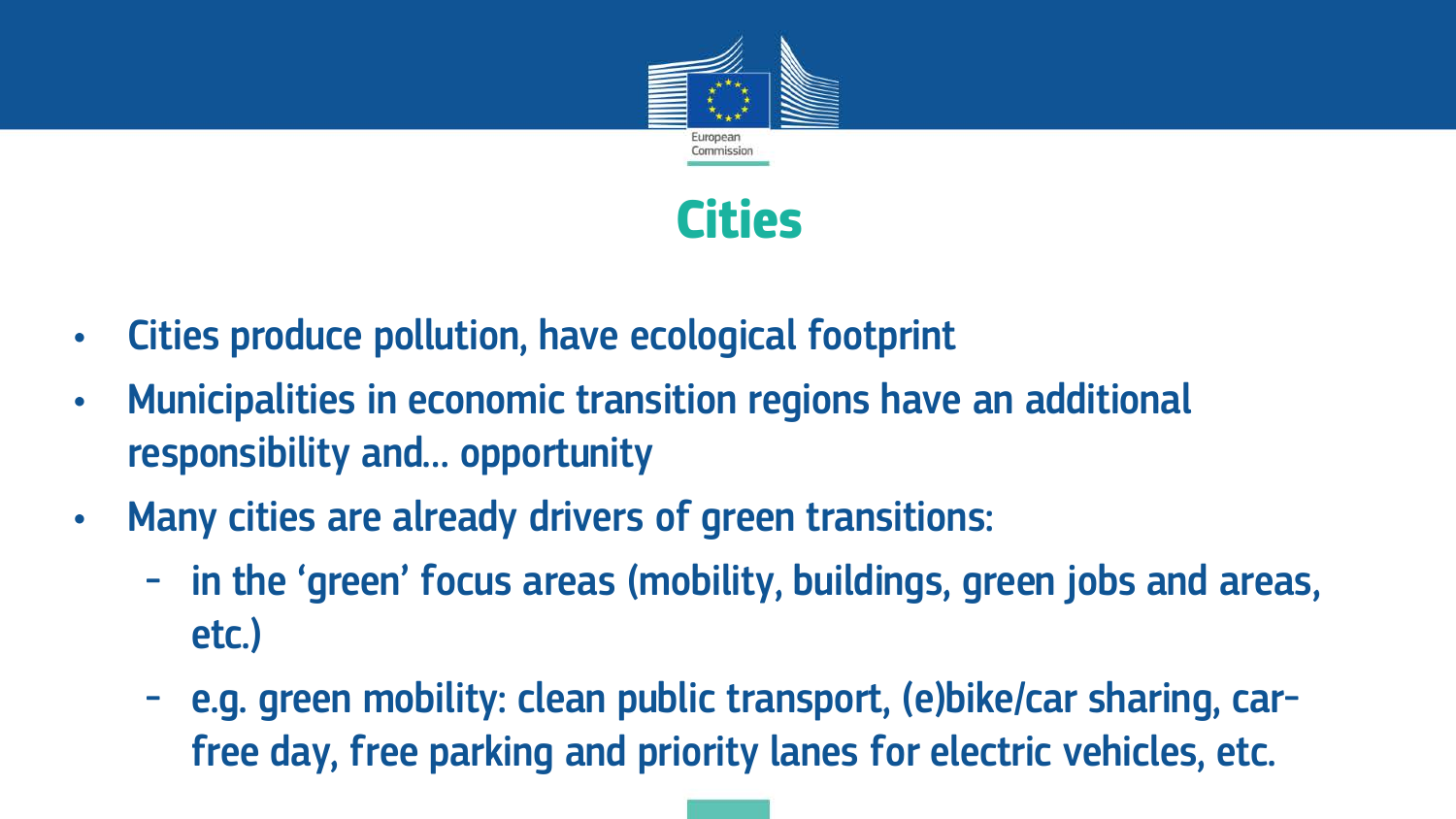

# **A city as a partner: co-creation**

- With citizens: participatory budgets, public consultations and dialogues, etc.
- With businesses: charging of electric vehicles, waste recycling, etc.
- With NGOs: awareness raising and implementation of climate-related actions
- With academia: using the local research and innovation
- With youth: capturing the energy and innovative ideas for green transition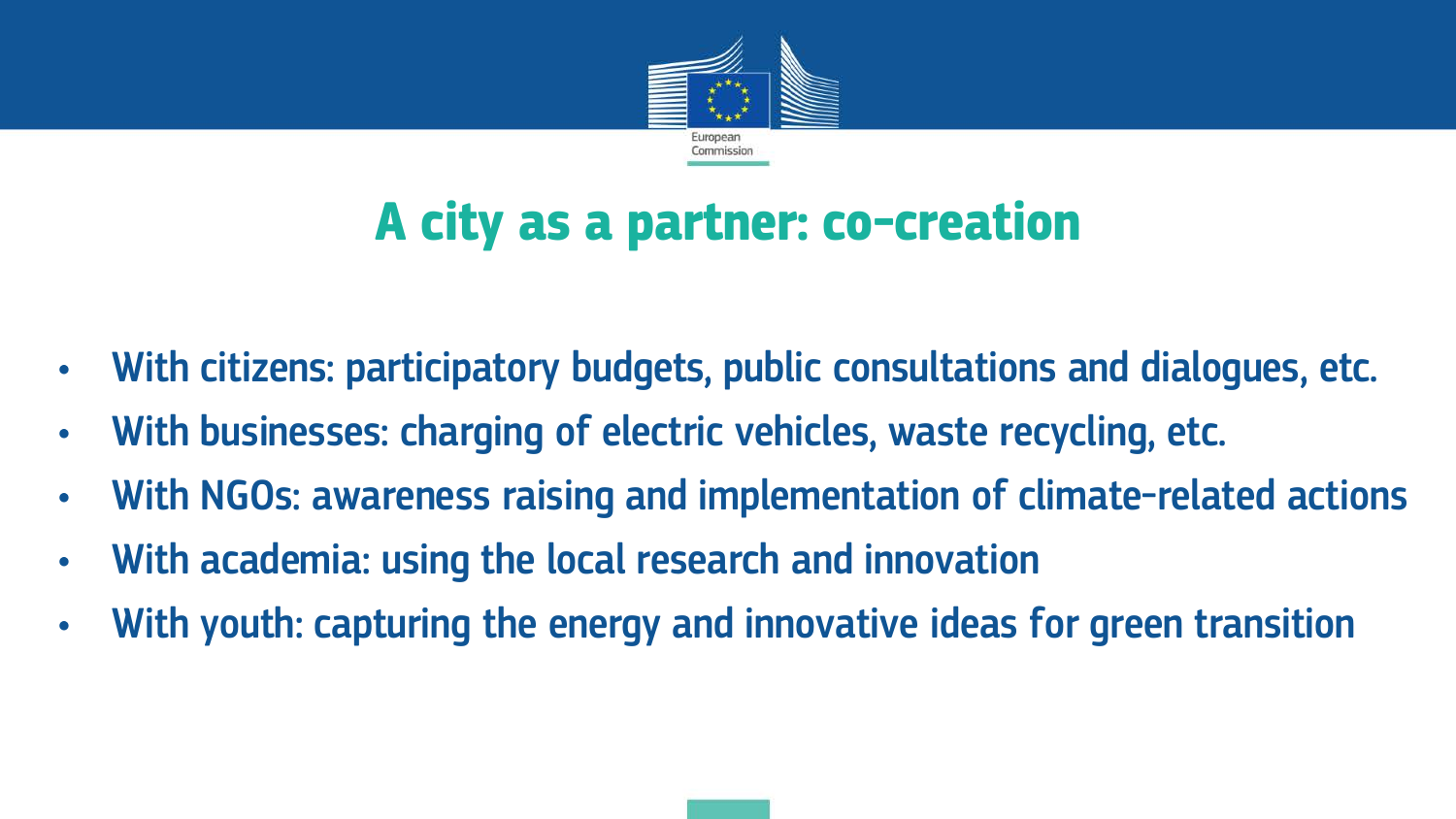

### **Values**

**Science, responsibility and commitment**

**Transparency**

**No greenwashing**

**Ambition and Urgency**

**Action tailored to local contexts**

**Diversity and inclusiveness**

**… getting citizens behind these values is… half the victory…**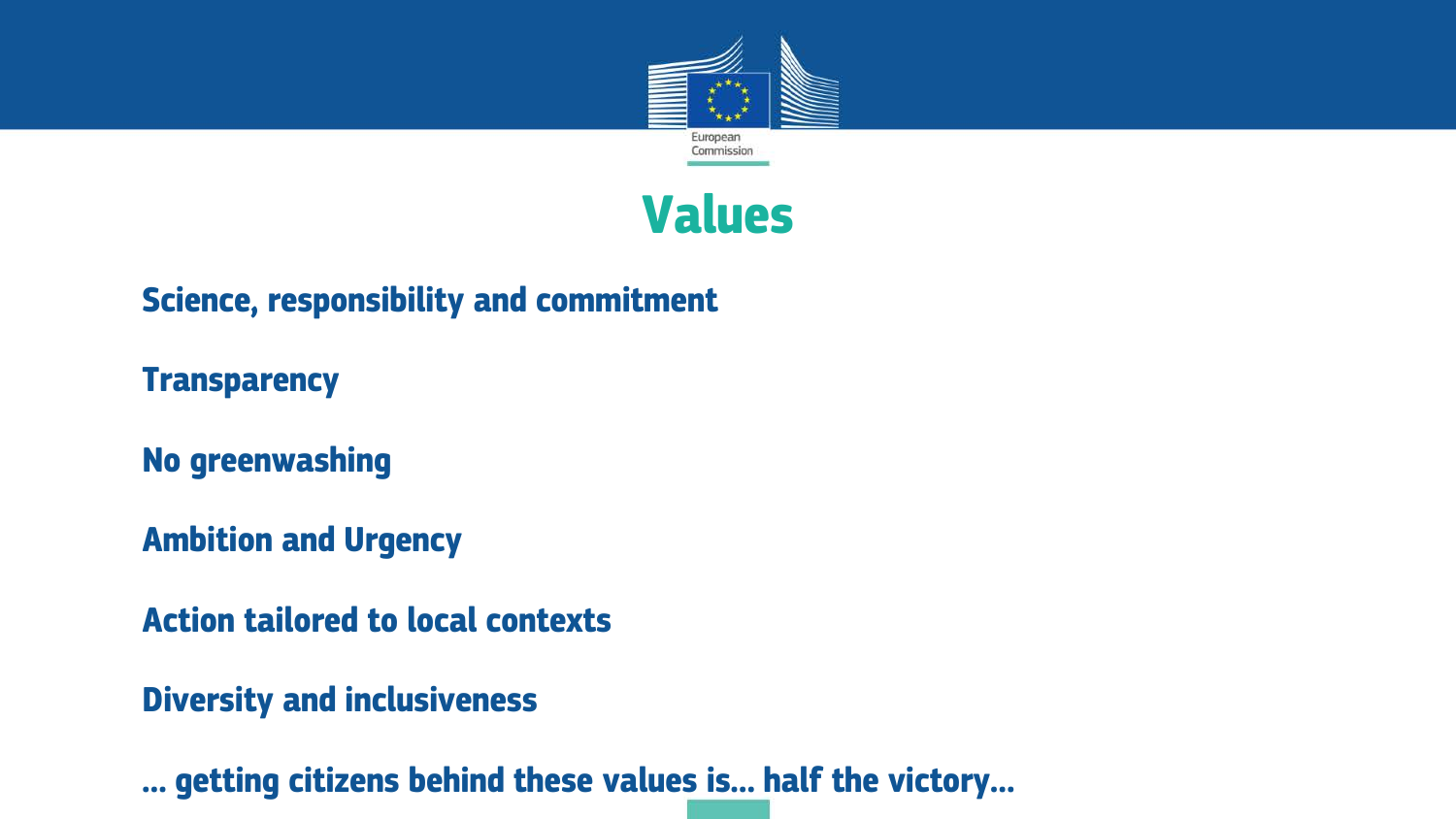

# **Examples: Citizen Assemblies**

**Italy** – after COP 25, a legislative proposal was made by civil society representatives to set up a on the model of the **French** one**.** 

### **2. Finland –** did **consultations with stakeholders and citizens for the preparation of the new climate law to achieve the 2035 carbon neutrality target** :

- Thousands of people took part throughout 2020 via online surveys, webinars, civic meetings, school visits, targeted stakeholder meetings and **discussions**.
- Citizens and stakeholders want more **transparency** (key), concreteness and comprehensibility in the climate law.
- Social **justice** important. Role of climate law in strengthening fundamental and human rights.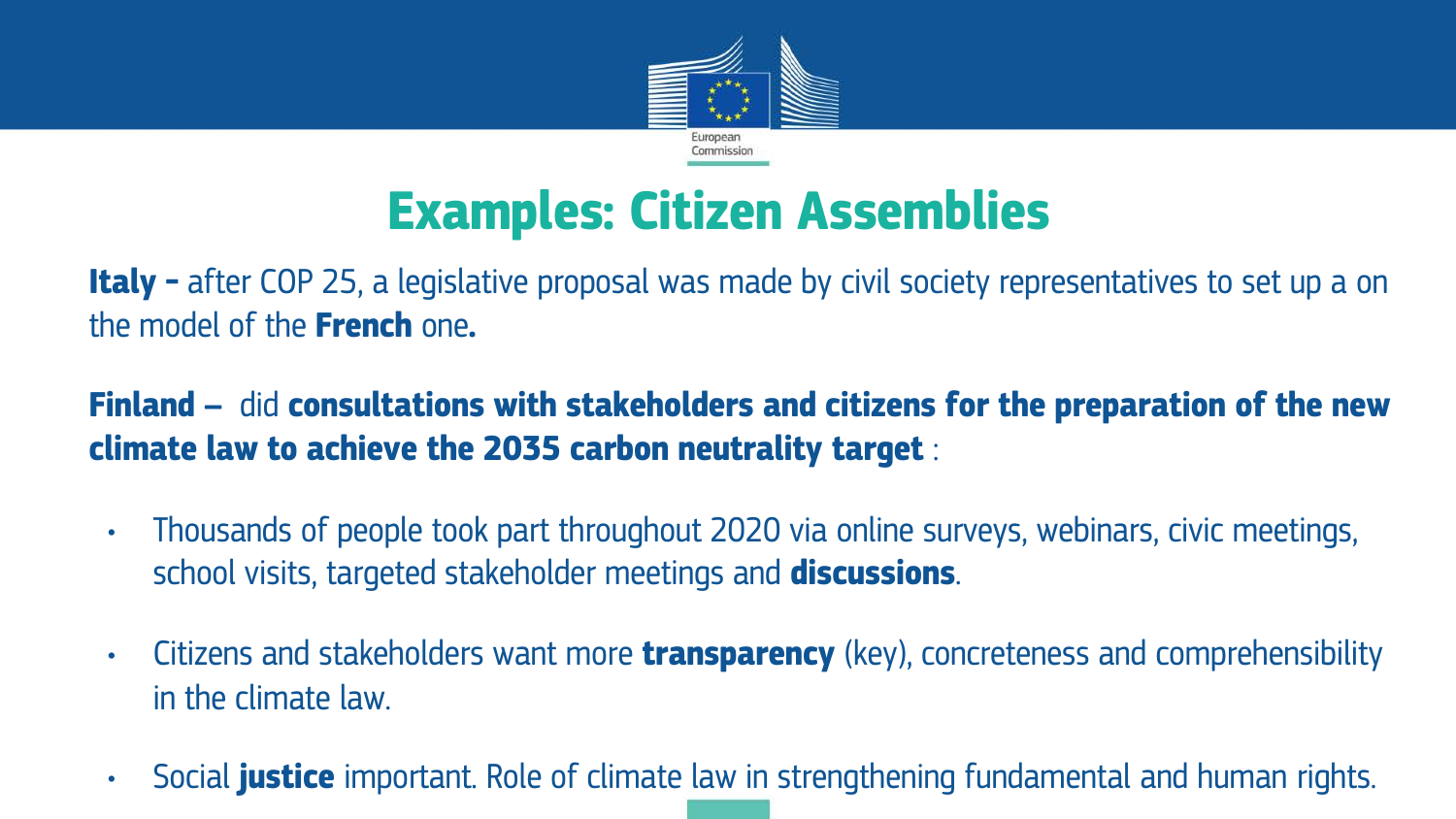

# **There will be many ways for citizens to take part To begin with:**

- Apply for a Climate Pact Ambassador
- Commit to a pledge
- Organize a citizen or multi-stakeholder dialogue
- Join Us! Commit and Act.





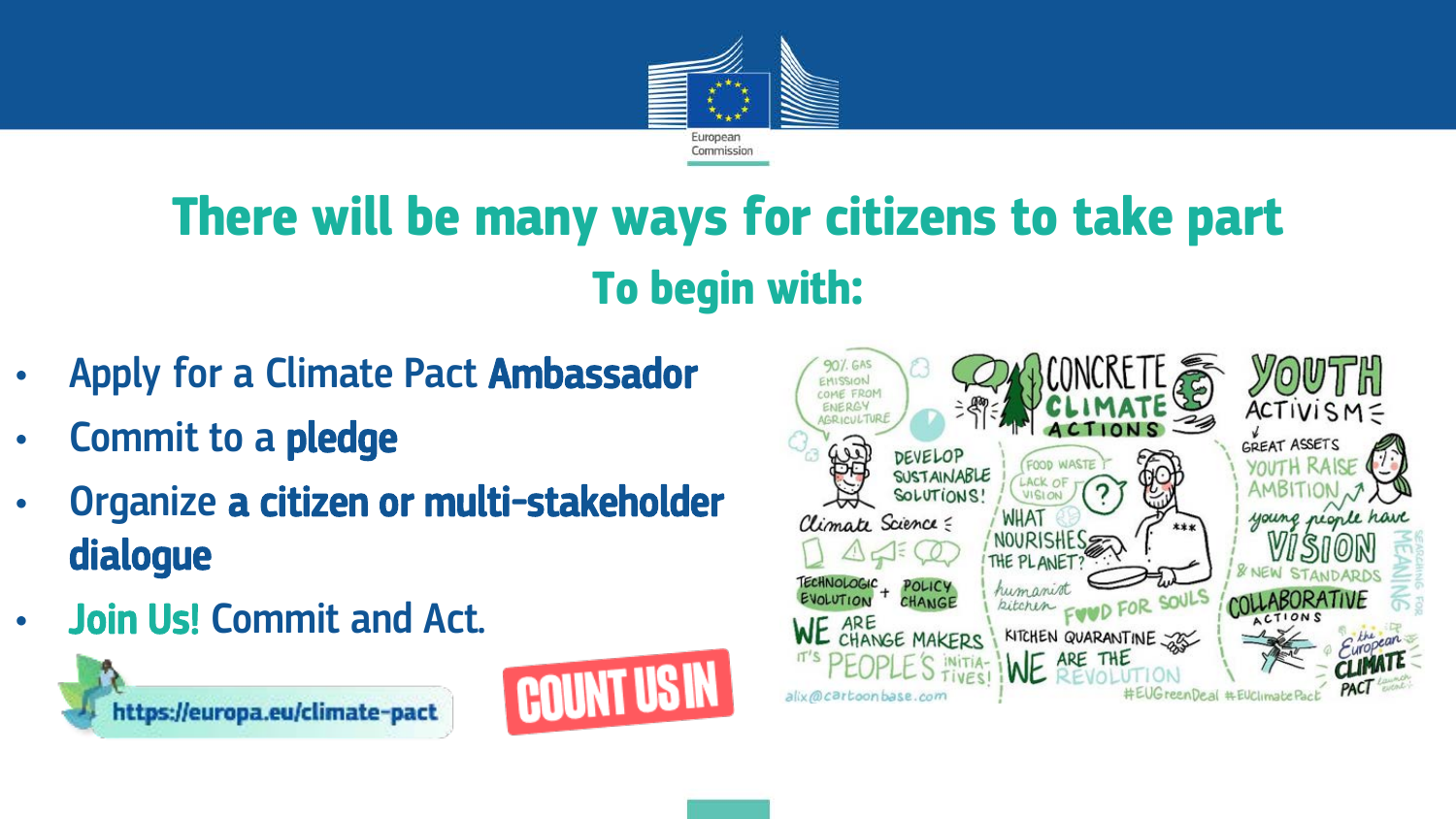

# **Online launch event 16 December 2020**